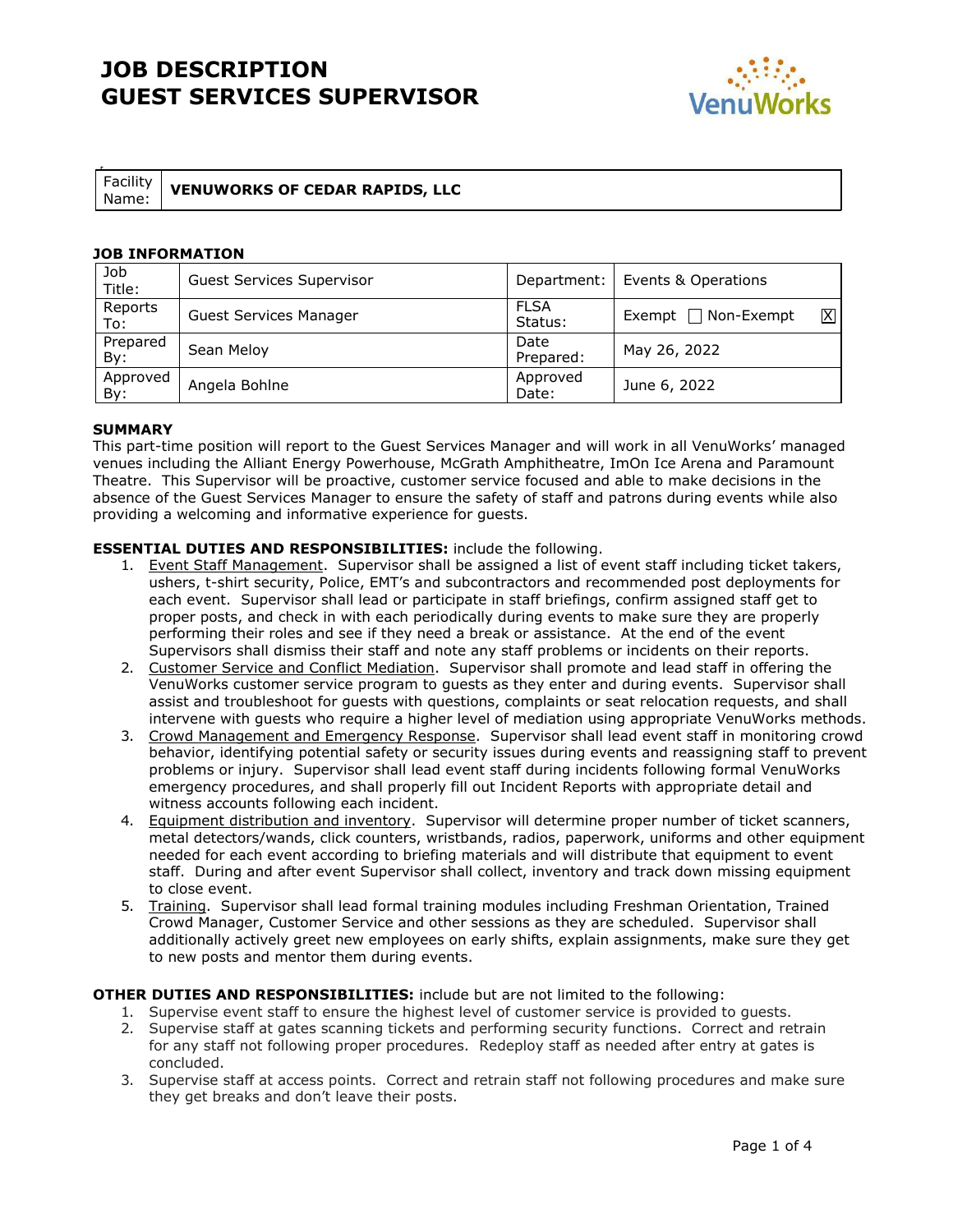

- 4. Supervise staff working in seating areas as ushers. Confirm they are proactively greeting and approaching guests, reading tickets and escorting them to correct seats. Check in with ushers periodically to offer breaks and correct any behaviors not warranted for that event.
- 5. Ensure employees are aware of expectations, current building policies and procedures, and event details through meetings, briefings, and new employee orientation.
- 6. Respond to patron issues. Troubleshoot and handle these issues to conclusion. Call for help from management and/or Police after all reasonable options have been exhausted. Remain calm in stressful situations.
- 7. Maintain familiarity with each venue's Emergency Action Plan. Execute venue protocols including proper radio etiquette in the case of any emergency.
- 8. Inspect all areas prior to and during events and communicate repairs and potential risks to building, personnel, patrons, clients, and to management. Redeploy event staff as needed to secure or prevent patrons from accessing potential problem areas.
- 9. Supervisor shall prepare for each event by inspecting the venue entry areas and general seating area to confirm the setups, read the event briefing materials and learn the staff deployments prior to event staff arrival. Communicate any concerns or errors to the Manager on Duty.
- 10. Supervisor shall check in event staff as they arrive for each event, assist with any problems in clocking in, assist with uniform distribution, discuss post assignments, assign needed equipment for each post, and answer any job-related questions. Lead the event briefing and dismiss event staff to their posts within fifteen minutes prior to scheduled door times.
- 11. Supervisor shall collect uniforms and equipment during and after each event and track down any missing items. Supervisor shall dismiss staff once patrons are clear of each area, and be available to say thank you to staff as they clock out.
- 12. Communicate housekeeping and potential hazards to operations staff.
- 13. Complete time sheets, incident reports, and drop count forms as required for each event.
- 14. Supervisor shall be trained as an event staff trainer, and shall learn the materials and scripts in order to lead and/or participate with management and other Supervisors to offer orientation for new employees, Trained Crowd Manager, advanced customer service training, advanced conflict mediation training, CPR/AED training, and other modules.
- 15. Other duties as assigned by management.

#### **SUPERVISORY RESPONSIBILITIES**

In cooperation with the Guest Services Manager, supervise part-time staff including ushers, ticket-takers, security personnel. Give direction to contract labor including Police, EMT's, and any contract security labor. Responsible for training employees; assigning and directing work; addressing complaints and resolving problems.

### **QUALIFICATIONS**

To perform this job successfully, an individual must be able to perform each essential duty satisfactorily. The requirements listed below are a representation of the knowledge, skill, and/or ability required. Reasonable accommodations may be made to enable individuals with disabilities to perform the essential functions.

- Walk, run, stand, and climb stairs during entire shift.
- Must be able to communicate verbally and through written instructions.
- Must be able to read and write.
- Must be available days, evenings, and weekends.
- Must have knowledge of evacuation procedures for each venue and be able to execute in an emergency.
- Must be able to work outdoors.
- Must be able to communicate utilizing two-way radio equipment.
- Ability to protect and secure facility/contents in addition to protecting the performers, patrons and staff.
- Must work with building users and patrons in a courteous manner.

#### **EDUCATION and/or EXPERIENCE**

1. The candidate must have a High School diploma, GED or equivalent. Two years of experience in customer service and supervising staff preferred.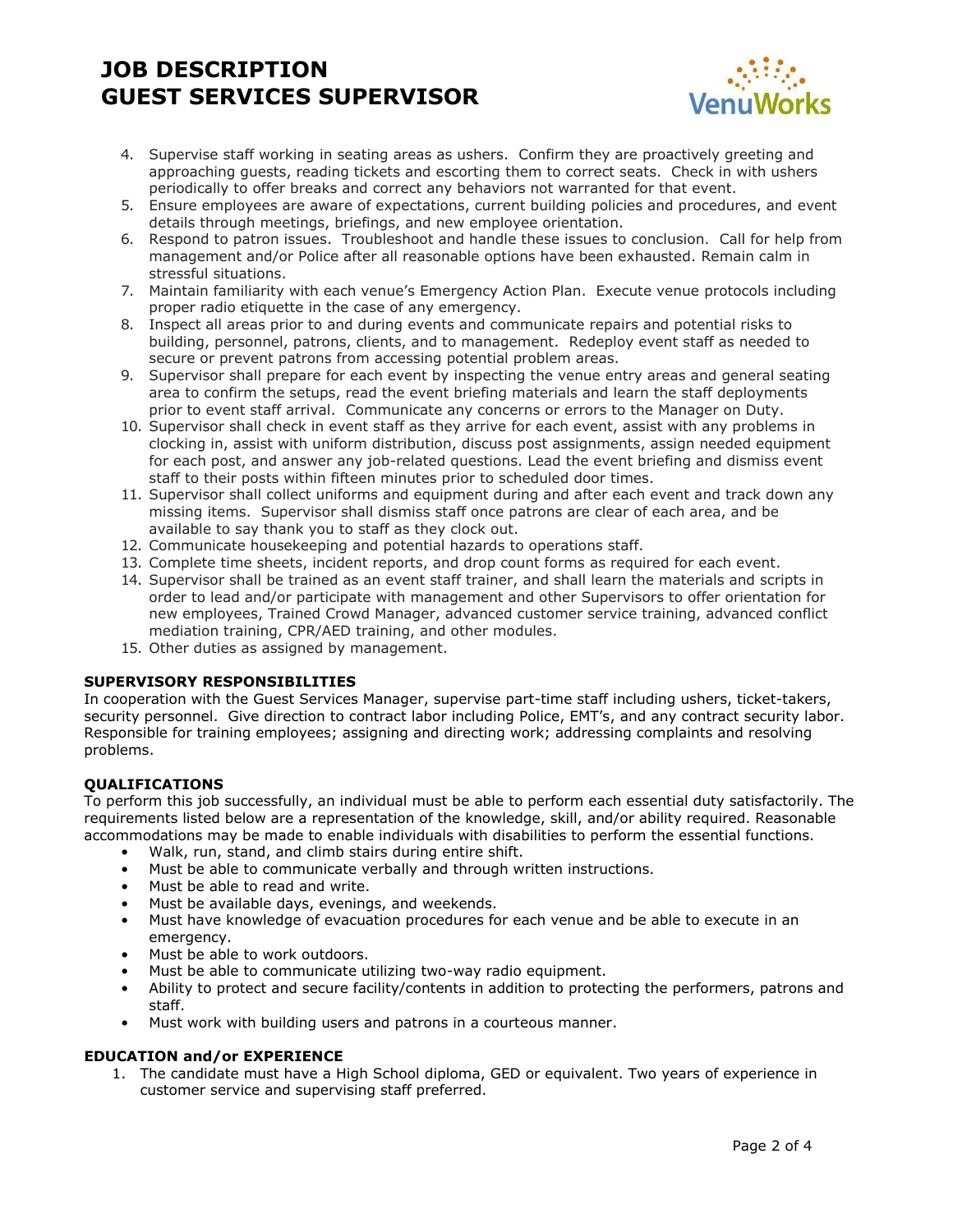

### **CERTIFICATES, LICENSES, REGISTRATIONS**

Applicant must possess current, valid driver's license and a current working telephone with a number that can be accessed by building management personnel for business contact purposes. Must attain crowd management certificate.

#### **LANGUAGE SKILLS**

Ability to speak and understand English. Ability to read and interpret documents such as instructions, policies and procedures. Ability to write routine reports. Ability to deal effectively and courteously with the general public.

#### **COGNITIVE SKILLS/REASONING ABILITY**

- 1. Ability to recognize casual relationships, disseminate between behavior mechanisms, and identify elements that are relevant to the validation of a judgment.
- 2. Ability to apply common sense understanding to carry out instructions furnished in written, oral, or diagram form.
- 3. Ability to remember previously learned material such as specifics, criteria, techniques, principles and procedures, grasp and interpret the meaning of the material and use learned material in new and concrete situations.
- 4. Ability to break down material into its component parts so that its organizational structure can be understood.
- 5. Ability to judge the value of material for a given purpose on the basis of consistency, logical accuracy, and comparison to standards.
- 6. Ability to put parts together to form a new whole or proposed set of operations.
- 7. Ability to relate ideas and formulate hypotheses.
- 8. Ability to appraise judgments involved in the selection of a course of action.
- 9. Ability to identify choices and potential outcomes, determine importance of outcomes, combine information to prioritize options and make decision based on best and most important choice.
- 10. Ability to solve complex problems with sensitivity and diplomacy, while displaying decisive executive leadership.
- 11. Ability to maintain a calm, composed presence in an often fast-paced environment where multiple tasks, events and stimulus may occur simultaneously.

#### **PHYSICAL DEMANDS**

The physical demands described here are representative of those that must be met by an employee to successfully perform the essential functions of this position.

- 1. While performing the duties of this job, the employee is regularly required to reach with hands and arms and talk or hear.
- 2. The employee frequently is required to stand; walk; sit; and use hands to finger, handle, or feel.
- 3. The employee is occasionally required to climb or balance and stoop, kneel, crouch, or crawl.
- 4. The employee must regularly lift and/or move up to 40 pounds
- 5. Specific vision abilities required by this job include close vision, distance vision, color vision, and ability to adjust focus.
- 6. The employee must be able to travel distances on foot quickly to attend to a variety of needs while on site at the venues.

#### **WORK ENVIRONMENT**

The work environment characteristics described here are representative of those an employee encounters while performing the essential functions of this job. Reasonable accommodations may be made to enable individuals with disabilities to perform the essential functions.

#### **CONCLUSION**

The above statements are intended to describe the general nature and level of work being performed by the person assigned to this position. This is not an all-inclusive list of responsibilities, duties, and skills required of personnel so classified. Further, this job description is not intended to limit or in any way modify the right of any supervisor to assign, direct, and control the work of any employee under his/her supervision. I understand that employment is at the will of the employer and either the employer or the employee may terminate the employment with or without cause at any time.